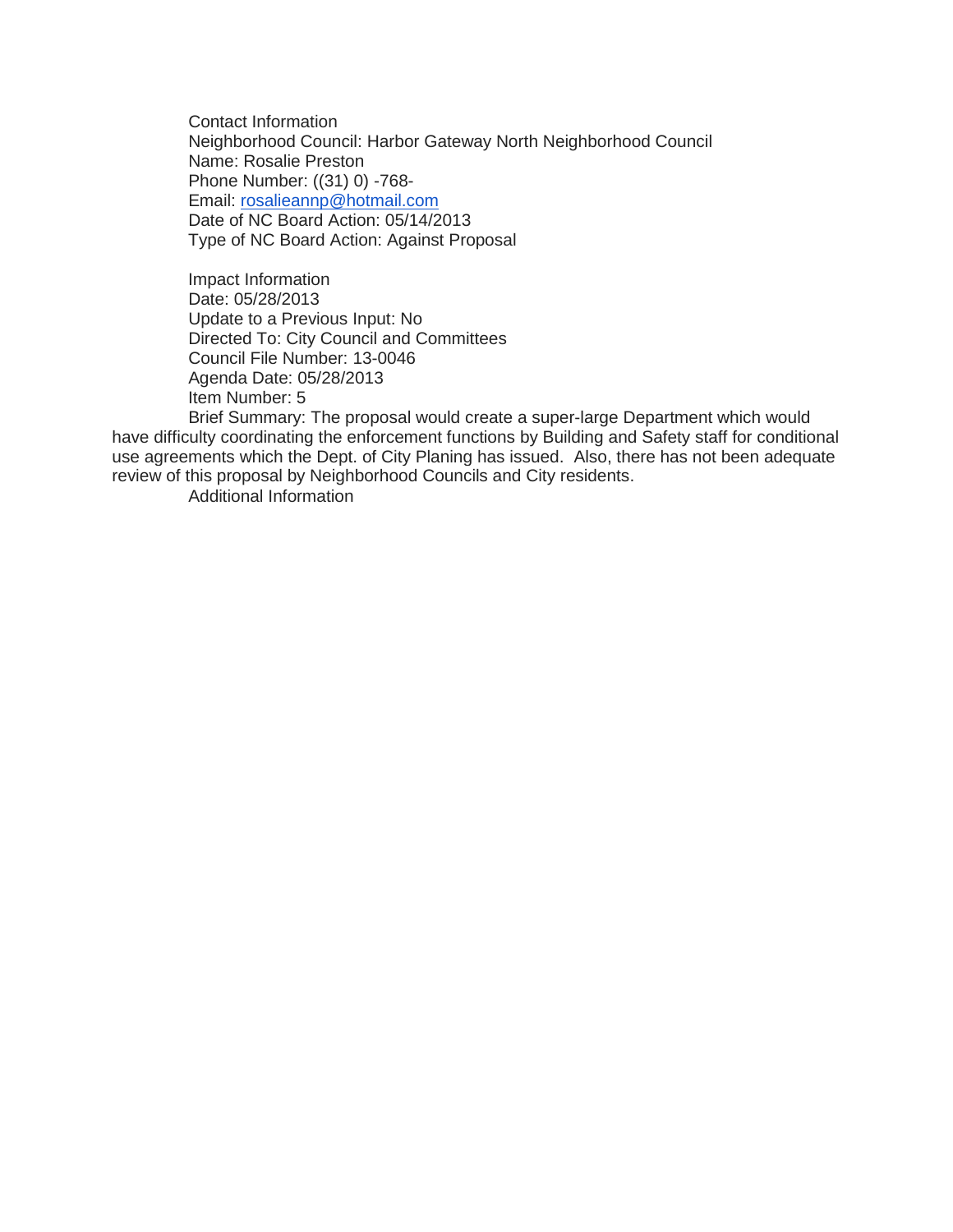## **Harbor Gateway North Neighborhood Council Board Meeting**

135<sup>th</sup> Street Auditorium, 801 W. 135<sup>th</sup> Street Tuesday, May 14, 2013

Present: Delores Allmond (Chairperson), Pamela Thornton (Vice Chairperson), Rosalie Preston (Recording Secretary), Neodros Bridgeforth (Corresponding Secretary), Joan Jacobs (Treasurer), Ramon Montoya (District 1), Adrian Valenzuela (District 2), Rey Paduani (District 3), Betty Hawkins (District 4), Llewyn Fowlkes (District 5), Rosario Rico (District 7 Representative), Mary Hinton (District 8), Deborah Lee (Community Organization Representative), Richard Lee (Youth Representative), Donald Cook (Outreach Representative), and Gloria Christmas (At-Large Representative)

The meeting was called to order at 7:11 p.m.by Chairperson Pamela Thornton

**1) Public Comment:** There were no public comments.

**2) Approval of the April 9, 2013, Board minutes:** It was moved by Richard Lee, seconded by Gloria Christmas, and passed 13-0 to approved the April 9 Board minutes as submitted.

(Delores Allmond entered the meeting at 9:14 p.m.)

**3) Treasurer's report:** Due to the delayed arrival of Treasurer Joan Jacobs, Recording Secretary Rosalie Preston gave the Treasurer's Report. Page 1 was the U.S. Bank statement for April 22 showing twelve pcard expenditures. Pages 2a and 2b showed the 2012-2013 expenditures as of May 13, totaling \$35,602. The DONE Google docs listing of demand warrant and auto-deduction status seems to show all HGNNC expenditures except those for Ricoh. Board members wondered if Ricoh can be contacted to send account status reports directly to HGNNC. It was moved by Ramon Montoya, seconded by Neodros Bridgeforth, and passed 14-0 to approve the Treasurer's report.

(Deborah Lee recused herself from the meeting at 7:30 p.m.)

 3a. Eugenia Ramirez, member of the Volunteers for Southeast LAPD, asked the Board to consider a Neighborhood Purposes grant to support the purchase of school supplies which will be given away to those in elementary through high school who attend National Night Out at Southeast LAPD Station on Tues. August 6. The supplies would include pencils, notebooks, and binders. Similar support will be requested from Watts Neighborhood Council and Southeast Empowerment Neighborhood Council, as well as other groups. Board members asked how the event will be advertised and which children and young people were likely to participate. It as moved by Llewyn Fowlkes, seconded by Richard Lee, and passed 12-1-0 to support the request for a Neighborhood Purposes Grant of \$1,065 to purchase school supplies to support National Night Out at Southeast Station on Tues. August 6. The HGNNC will also have a booth at this event.

(Deborah Lee returned to the meeting at 7:43 p.m.),

 3b. Since the HGNNC should have a small amount of 2012-2013 City funding left before June 30, it was moved by Neodros Bridgeforth, seconded by Gloria Christmas, and passed 13-1-0 to approve \$500 to support the Sat. September 28 Congress of Neighborhoods at City Hall.

(Joan Jacobs entered the meeting at 7:53 p.m.)

**4) Position on review of proposed changes to Neighborhood Council funding with requirement for additional Board training and Ethics Training:** The Department of Neighborhood Empowerment will be moving to a new method of funding the 95 Neighborhood Councils as of July 1 and is seeking comment on the proposal. The draft version was handed out and Rosalie commented on key changes and their possible ramifications for being able to carry out Neighborhood Council functions in an efficient manner without an undue burden on the Board. Of particular concern was whether there would be a debit card to replace the current credit or p-card and the amount of money which would be allocated for debit and electronic checking each month, as well as the necessity for bringing original receipts to each Board meeting. In light of the types of expenditures which the HGNNC made during April 2013, it was recommended that the limit on individual expenditures for the debit card be as high as possible. Neodros Bridgeforth moved, Donald Cook seconded, and it was passed 15-0-0 to support a letter to DONE reflecting the Boards suggestions for the new funding program.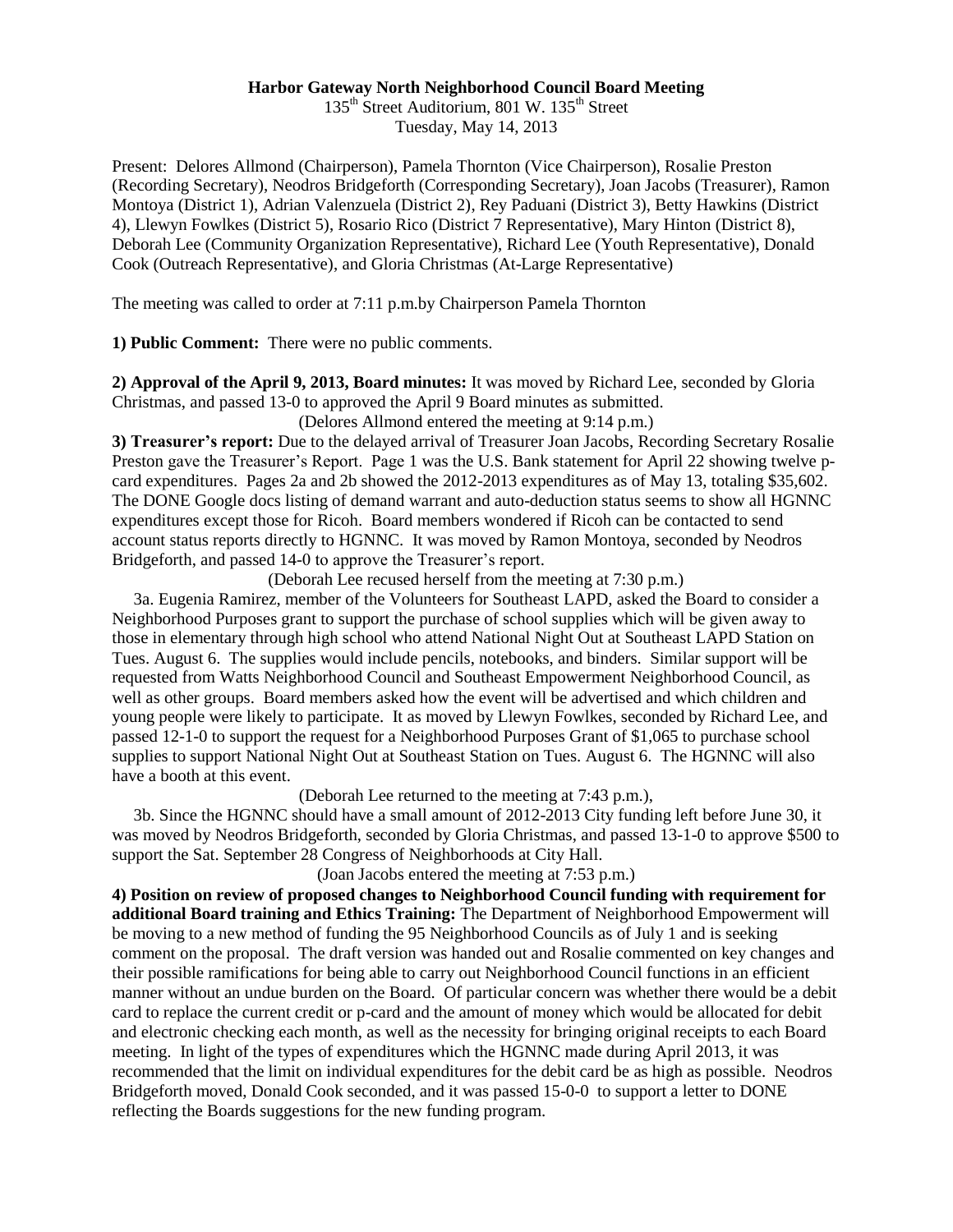## **5) Position on proposal to combine L.A. City Planning Dept. with Building and Safety Dept.:**

Neighborhood Councils only received notice of this planned combining of the two Departments about six weeks ago. No one from the HGNNC was able to go to the April 13 PlanCheck meeting when this was discussed. Diana Nave of the Northwest San Pedro NC did go and said the planned combination would strengthen enforcement of conditional use approvals which the Planning Department makes and improve communication between the two elements. Rosalie had skimmed over the report posted on the Planning Department's website and thought that the details provided in that report were rather vague. District 5 stakeholder Lu Watson expressed concern that the two existing Departments are both large ones and that when an extremely large Department is created, it is hard to have accountability and efficiency. It was moved by Ramon Montoya, seconded by Joan Jacobs, and passed 15-0-0 to support writing a letter expressing the need for maintaining the current protections in regards to development projects which the Dept. of City Planning currently provides, the importance of having strong oversight for developments in order to safeguard the rights of current residents and for maintaining the quality of life of City residents, and great concern for how the proposal is being rushed through the approval process without time or opportunity for adequate input by residents.

**6) Planning details for Sat. June 15 Board training, including refreshments:** The Board training by Councils4Councils is being held on Sat. June 15.Board members expressed a preference for having the training at a location other than the Harbor Gateway Community Center. Donald Cook offered the Rhema Church Fellowship Hall, 11180 S. Avalon Blvd. in District 8. It was moved by Llewyn Fowlkes, seconded by Rey Paduani, and passed 15-0-0 to spend up to \$100 for refreshments for this training to which stakeholders will be invited.

**7) Discussion of a possible "Movie in the Park" event for August:** United Neighborhoods Neighborhood Council supports a Movies in the Park series which Councilman Herb Wesson sponsors each summer and the cities of Inglewood and Torrance offer such programs. There are a number of costs involved, including the rental of the pop up inflatable screen, movie screening rights, and popcorn, hotdogs, and beverages, plus advertising to stakeholders. It was moved by Richard Lee, seconded by Llewyn Fowlkes, and passed 15-0-0 to support moving forward with this event. The Outreach Committee will set a meeting to work out further details.

**8) Update on HGNNC plans and events (clean up days in Districts 4 and 8; Sat. May 11 Mayoral Candidates' Forum; possible Movie in the Park during the summer; possible certified Farmers' Market in District 8; and National Night Out on August 6): Betty Hawkins reported on a very** successful clean up day in District 4 on Sat. May 11 with all three large bins provided by the City being filled to overflowing. The Dept. of Sanitation worked very closely with the 135<sup>th</sup> Street Neighborhood Watch on this event while the Conservation Corps. provided fewer staff than usual this year but managed to remove all of the illegally posted signs off fences and poles throughout the neighborhood. Mary Hinton said that she had realized that Sat. May 25 fell during the Memorial Day weekend and so the District 8 clean up will be postponed until the fall, probably September. Rosario Rico reported that the Sat. May 11 Mayoral Candidates' Forum sponsored by SLAANC went well with over 200 in attendance and Rosario ending up as one of the four Neighborhood Council panelists. HGNNC provided water, cups, and forks as well as the translation equipment. In the end, only candidates Eric Garcetti and Mike Feuer participated. Donald Cook said that the Rhema Church is continuing to work on sponsoring a weekly Saturday morning Farmers' Market at their church parking lot in District 8. Rey Paduani volunteered to be the coordinator for HGNNC participation in the Tues. August 6 National Night Out at Southeast Station.

**9) Report on Harbor Alliance meeting of May 1**: Rosalie reported that topics covered were how to deal with those who scavenge recyclables (David Hackney – Bureau of Sanitation), the proposed LAUSD budget (Freddie Quintana, Policy – Dr. Vladovic's office), the Presidents' meeting with Council District 15 on April 29, a DONE report by Grayce Liu, and the proposed new language on the factual basis stakeholder.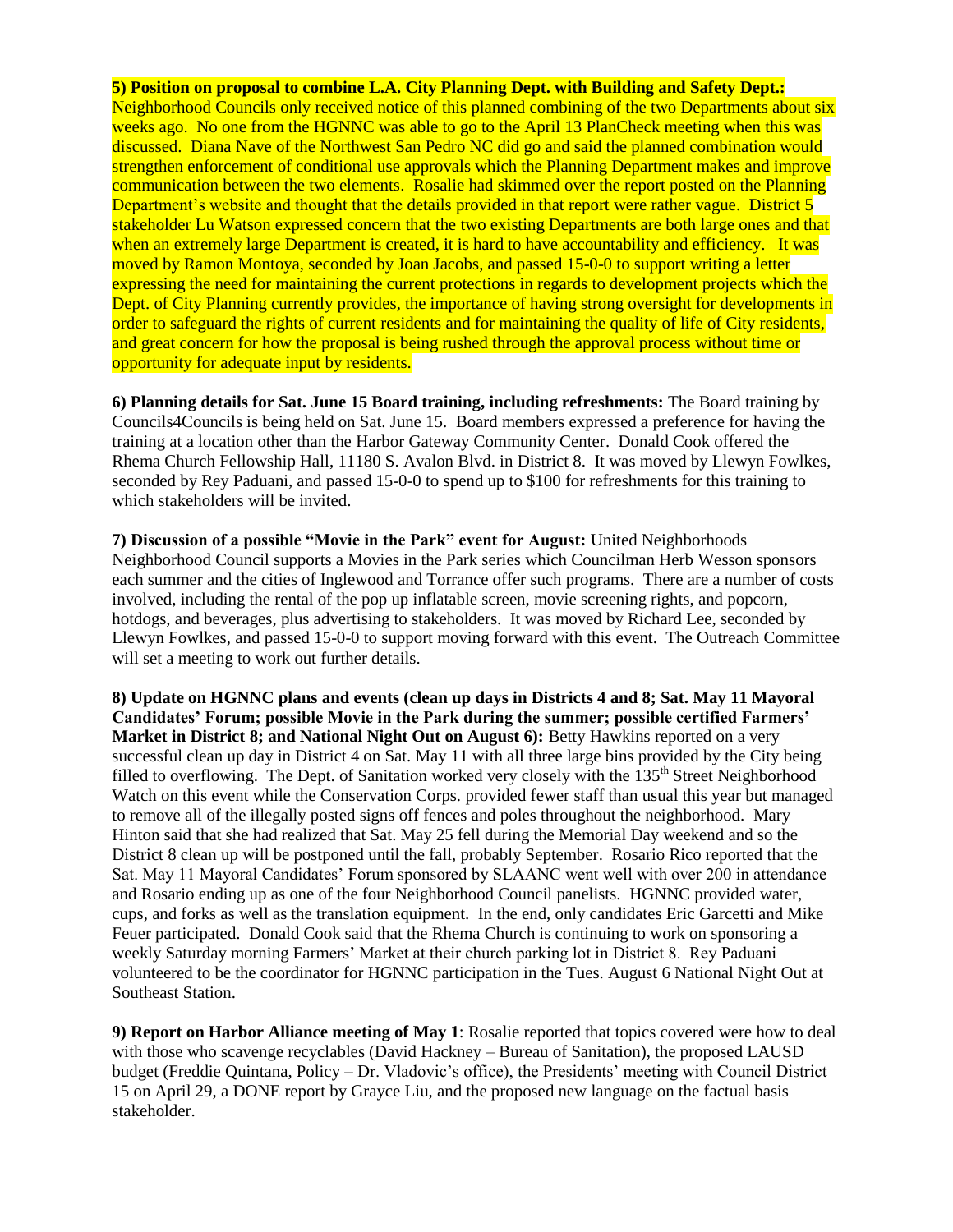**10) Announcements:** Richard Lee reported that he will follow up with District 7 stakeholder Kevin Collins who attended the April 23 General Membership meeting on possible afterschool programs provided by Collins' non-profit Central City Human Services.

 Richard also noted that he could not attend the April 23 General Membership meeting due to being in the hospital after surgery. He thanked his wife Deborah Lee for providing exemplary support to him after his surgery and said that now he is recovered he wants to move forward on providing more programs for HGNNC youth.

 Ramon Montoya reported that the Merit Tract neighborhood in District 1 held a neighborhood watch meeting that brought out over 60 residents. Senior Lead Officer Hugo Valdez attended and also a new resident Thay Chou talked about using a private social network, , to keep up with neighborhood incidents and news. Thay is also a licensed Ham radio operator.

 Llewyn Fowlkes announced that on Sat. May 18 from 10 a.m. to 2 p.m. Athens on the Hill would be having the first phase of a clean up project of the Laconia Place median in the 600 block of Laconia Place. In July, new plantings will take place and Athens on the Hill hopes to ask for funding for this from the HGNNC.

 Rosario Rico announced a community walk and resource fair at Ted Watkins Park on Sat. May 18. One organization that will be present will help those offering day care from their homes become licensed.

The retirement party for Principal Antonio Camacho of the 135<sup>th</sup> Street School will be held on Thurs. June 20 at 5 p.m. at Tamayo's Restaurant, 5300 E. Olympic Blvd., Los Angeles, CA 90022. Tickets are \$50 per person and will help fund the AMAE Scholarship in the name of Sal Castro.

The meeting was adjourned at 9:20 p.m.

Minutes taken by Rosalie Preston, Recording Secretary